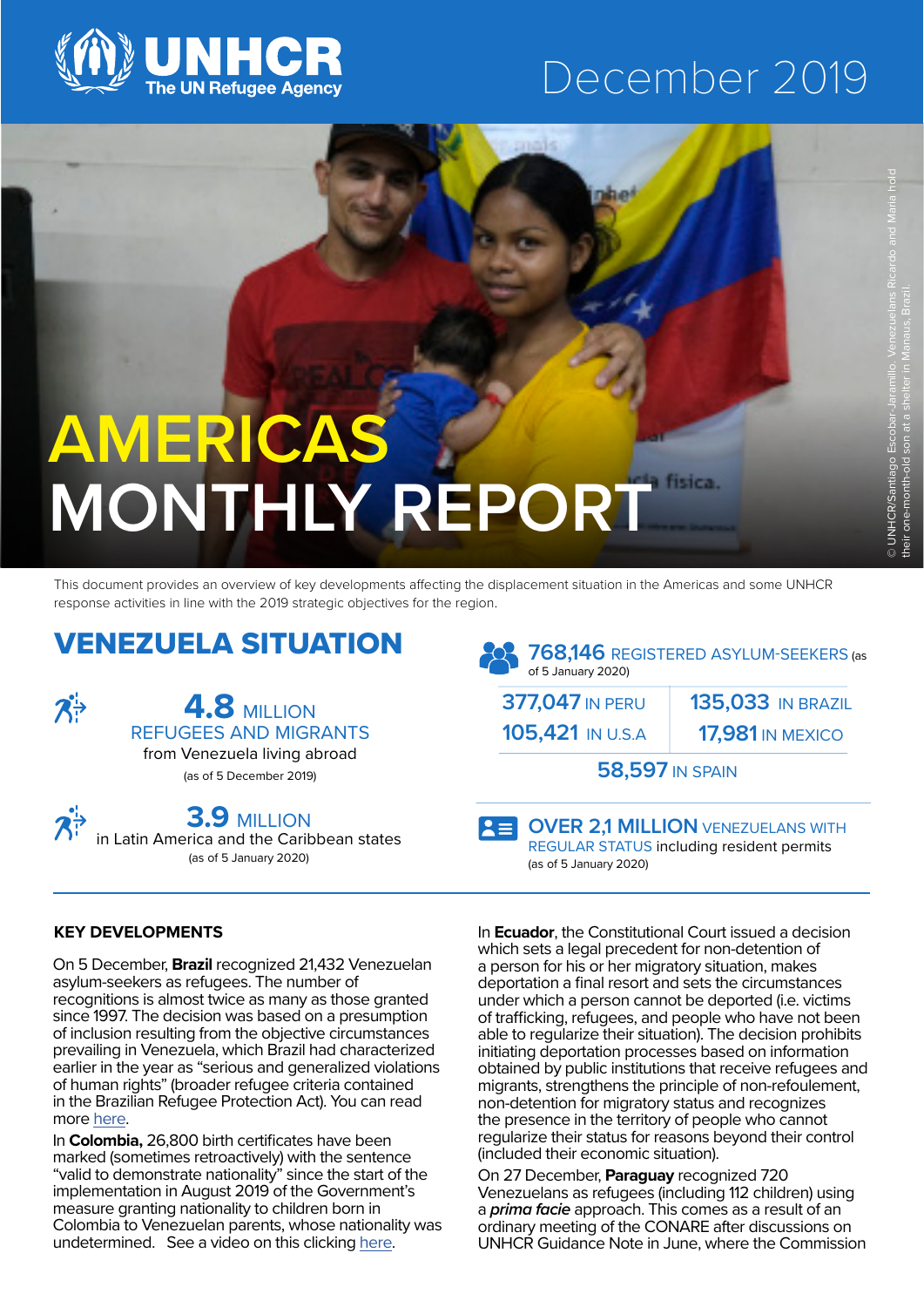

had debated its application and approved the use of a merged RSD.

#### **UNHCR RESPONSE DURING THE PERIOD**

In order to strengthen refugee status determination processes and the quality of registration in the region, UNHCR's Quality Assurance Initiative support to CONARE in **Brazil** included the recruitment of 11 positions.

Also in Brazil, as part of a support program of cash transfers to population of concern to UNHCR, some 1,636 people (547 households) received a total of USD 118,000. Of them, 94% of the beneficiaries receiving transfers were Venezuelan households, while 6% correspond to nationals from different countries.

In Santiago de **Chile**, UNHCR and its partner World Vision continued reinforcing child protection initiatives, and opened a second child-friendly space/ day-care centre, which will have the capacity to host some 25 children and parents. The centre will provide psychosocial support, orientation and integral support to Venezuelan families who have just arrived in the country.

Focused on children integration, in **Guyana**, UNHCR held graduation ceremonies for children who participated in its community-based English as a Second Language classes in Mabaruma (bordering Venezuela) in 2019. Whit some 450 persons attending the graduation ceremonies, these events demonstrated the communities' active support



of the classes as a means of local integration and social cohesion.

With regards inclusion of the refugee population, efforts in the region include a wide ragnge of activities. Under the European Union DEVCO-funded 'Inclusive Cities, Communities of Solidarity' project, UNHCR and ILO facilitated a workshop for the Municipal Association of Great Santo Domingo (MGSD), in the **Dominican Republic.** Participants discussed the potential to integrate the Venezuelan population into their planning.

Also in this country, and aimed at fostering labour inclusion, UNHCR and ILO co-hosted a presentation on market assessment to the National Roundtable for Labour Migration presided by the Ministry of Labour. Recommendations were made on how to integrate Venezuelans into the formal labour markets.

In **Colombia**, UNHCR promoted the inclusion into the labour market of Venezuelans through activities in several regions. In Antioquia, UNHCR and partners held a job fair reaching 2,100 people (1,300 of whom were Venezuelans) with employment opportunities across different sectors. Additionally, in the city of Medellin, 249 participants of the "Graduation Model" pilot program completed certified vocational training. In Norte de Santander, UNHCR and government partners organized a breakfast for 15 companies that are members of the National Business Federation to disseminate information about the legal framework to employ Venezuelans as well as share good practices from the private sector.

To promote inclusion, community activities are also key. In Lima (**Peru**), more than 600 volunteers from various countries joined forces and cleaned three kilometres of the Rimac River, collecting two tons of waste. This [mega event](https://www.youtube.com/watch?v=UvH5lyeFZ4A) was led by the *Gracias* Brigade, a group of Venezuelan volunteers, within the framework of the #TuCausaEsMiCausa campaign co-led by UNHCR and OIM.

UNHCR Colombia's anti-xenophobia campaign Somos Panas partnered with UNICEF to produce a TV series titled *Friends Without Borders* aimed at children between 6-12 years-old. The series tells stories of friendships between Colombian and Venezuelan children, promoting tolerance regardless of nationality or country of origin.

#### **UNHCR's financial requirements 2019 for the Venezuela Situation** (7 January 2020)

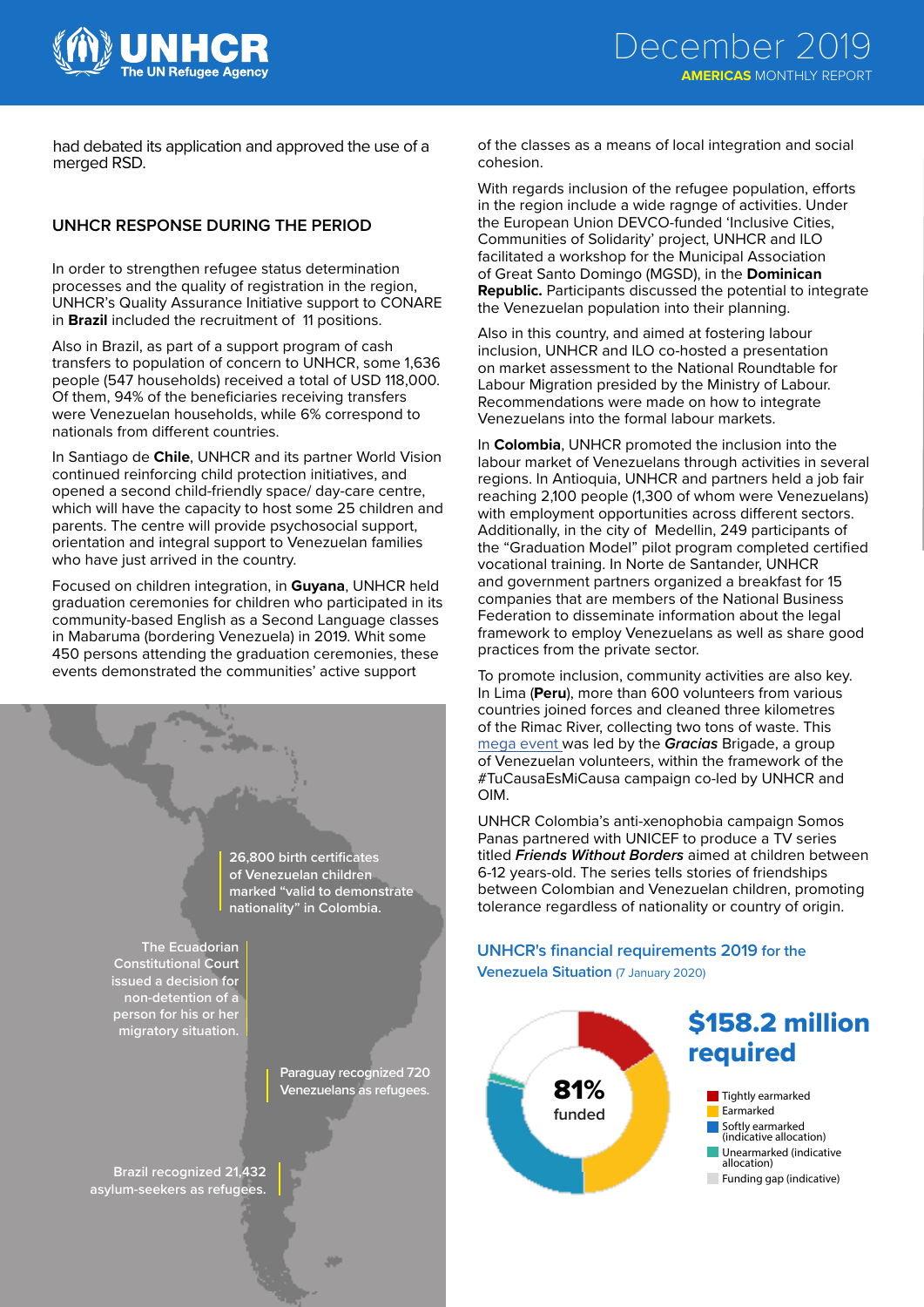

### December 2019  **AMERICAS** MONTHLY REPORT

### INSIDE VENEZUELA

In order to support national institutions such as the Office of the Ombudsperson, the Prosecutor's Office, the Civil Registry or the Children Protection Council, UNHCR in Venezuela donated equipment and office supplies in several locations across the country during December.

Also, to support the provision of medical services, relief items as solar lamps or equipment were distributed to the Emergency Medical System of Amazonas (SIUMA) or the Machiques Hospital, among others.

Considering difficulties to access basic services, persons with special needs, as pregnant and breastfeeding women, older persons and persons with disabilities, require increased attention. As such, relief items as solar lamps are regularly distributed. During December, population in the indigenous community of El Tukuko, among others, received items.

In order to foster access to education, 600 desks and chairs were delivered to El Cruce Bolivarian High School, which has seen enrolment increase by 300% this year due to arrivals of internally displaced persons from Venezuela's inland regions. Others school have also been

# NORTH OF CENTRAL



|         | ACNUR Venezuela @ACNUR Ve 1h \          |
|---------|-----------------------------------------|
| )<br>An | ACNUR entregó 250 pupitres al Liceo     |
|         | Bolivariano Virgen de Coromoto, ubicado |
|         | en la comunidad indígena de Coromoto    |
|         | en #Amazonas. Con esta actividad        |
|         | ACNUR ayuda a mejorar las condiciones   |
|         | educativas de las comunidades           |
|         | priorizadas                             |



assisted across the country.

To gain a better understanding of the situation of the population on concern to UNHCR, participatory assessments provide an opportunity to share with communities. During December, sessions were held in the indigenous community of Marewua. As identified, high risk of malnutrition among children, risks of gender based violence, lack of school teachers and lack of infrastructure are negatively affecting the population.



During the first ever **World Refugee Forum** held in Geneva last December, a high-level event served to launch the support platform for the regional comprehensive framework to address forced displacement in **Central America**, called MIRPS. States, the private sector, civil society, and other actors gathered to express their support for those forced to flee from countries as Honduras, El Salvador and Nicaragua. The event, sponsored by the UN Refugee Agency, in coordination with the Mexican government as President Pro Tempore of the MIRPS, was aimed at raising awareness on the situation that has forced to flee some 800,000 people. Read more [here.](https://www.acnur.org/noticias/press/2019/12/5df7f3da4/estados-sector-privado-sociedad-civil-se-unen-en-apoyo-para-centroamerica.html )

In Washington (**United States**), the third Annual High-

**KEY DEVELOPMENTS KEY DEVELOPMENTS Level Dialogue (HLD)** on Forced Displacement in the Western Hemisphere was held on 3 and 4 December. The two-day event focused on the situation in Central America, the U.S. southern border, U.S. domestic asylum and protection issues, and the Venezuela situation. Participants from all government agencies that UNHCR works with attended. The Dialogue provided an effective platform for strengthening relationships between UNHCR and United States partners on the issues discussed.

> As has been known in December, from January to 31 December 2019, some 70,302 people applied for asylum in **Mexico** (137% increase when compared to 2018). There was an average of 5,900 applications per month, July being the highest (8,685) and December the lowest (3,346). Almost 80% of the applications were covered by nationals of Honduras (43%), El Salvador (13%), Cuba (12%) and Venezuela (11%).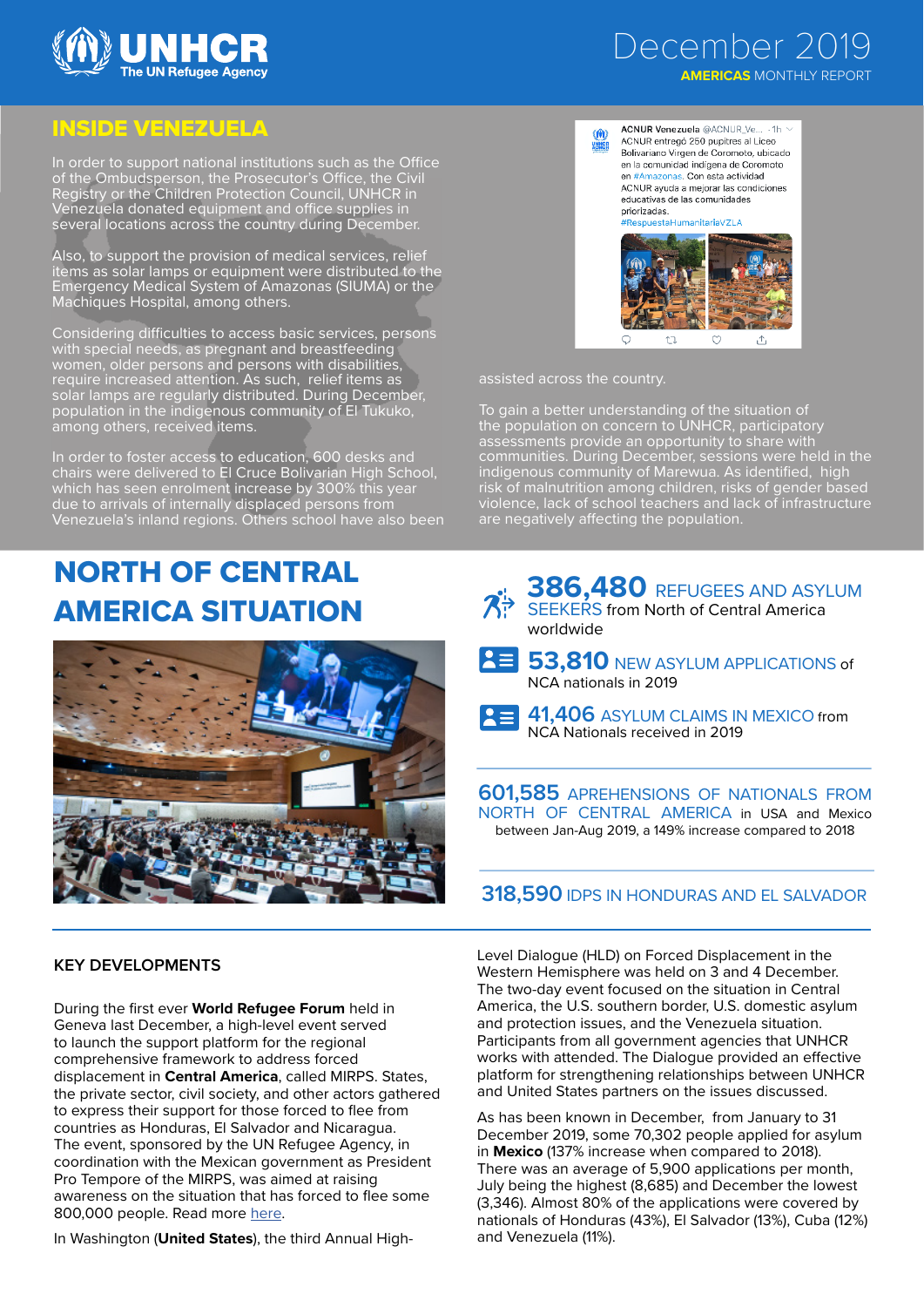

#### **UNHCR RESPONSE DURING THE PERIOD**

People from the North of Central America continue to leave their countries, fleeing violence, persecution and insecurity, as well as deteriorating economic conditions.

Through extensive field presence and in collaboration with a wide range of civil society partners, UNHCR provides responses to protect the rights of internally displaced people, refugees, asylum seekers and others of concern to UNHCR in the region, strengthening the protection systems, reception conditions and ramping up assistance capacity, while facilitating durable solutions

During December, UNHCR and partners continued undertaking monitoring missions to the borders, including with Honduras and Mexico, in order to evaluate trends of displacement. The office has established presence in key border locations where information on the right to seek asylum for people forced to flee.

UNHCR in El Salvador and the Ombudsperson´s Office implemented the first of a series of protection monitoring exercises in the municipality of Moncagua, in the San Miguel Department. It is expected that additional exercises will be organized in 2020.

As reported with the updated profiling study on internal displacement in Honduras released in December, during the period from 2004 to 2018, at least 247,000 people were displaced by violence in the country. According to the findings, there was a higher incidence in households headed by women and with a greater number of children in them. Direct threats, homicides and mobility restrictions are the main triggers of displacement according to the report. In 48% of cases, displaced people identify gangs as main perpetrators. The report [ES] can be found [here](https://data2.unhcr.org/en/documents/details/72922) .

UNHCR staff working in the new registration centre in Tapachula (Mexico) have reached out to all asylumseekers waiting for a registration appointment and have been able to close the backlog. Asylum-seekers are now waiting on average two weeks to undergo a full registration interview. During December, on average 1,000 people were registered every week.

Aimed at improving access to safe water for population on the move and local communities, hydration stations were delivered to 20 health services in the Municipality of Tecún Umán, Guatemala. Information materials on the right to seek asylum were handed over as well.

#### **UNHCR's financial requirements 2019 for NORTH OF CENTRAL AMERICA Situation (7 January 2020**)



Since the beginning of 2019, more than 5,188 people have been relocated to central and northern cities in Mexico under the Relocation, Job Placement and Local Integration Programme. 5,856 people have been relocated since the program started in 2016.

In Honduras, 180 young participants successfully graduated from a nine-month artistic communitarian initiative 'Arte Comunitario', which targets youth from two high-risk neighbourhoods in San Pedro Sula. The initiative jointly designed and implemented by the San Pedro Sula Municipality, UNHCR and Children International, seeks to mitigate youth-related risks identified at the community level, i.e. recruitment by gangs and gender-based violence.

## NICARAGUA SITUATION

**92,745** NICARAGUANS FORCED TO FLEE SINCE APRIL 2018 (includes registered asylum-seekers and those waiting to formalize their claim)

In Nicaragua, a general environment of threat and insecurity continues to be reported. Due to controls carried out by the national police and pro-government groups, interrogations of people convening in groups larger than three individuals have increased. The escalation of violence against the Catholic Church has targeted priests and parishioners with attacks by government supporters. Entrepreneurs and private sector are beginning to be singled out through political pressure.

Since the onset of the crisis in April 2018, thousands have fled the country seeking safety in neighbouring countries as well as in the U.S. and Spain. While the majority have settled in Costa Rica, resulting in an overstretched legal system, the impact of the crisis is also affecting the limited asylum capacity in other countries.

UNHCR Costa Rica continued cooperating with the Government in its process of streamlining the refugee status determination procedure. UNHCR has helped to review a total of 542 cases, the majority of which fall within the profiles of "persons who participated in protests" or "students." By the end of 2020, some 74,555 Nicaraguans had claimed asylum in Costa Rica.

In the northern region of Costa Rica, UNHCR and implementing partners have strengthened community initiatives, as information sessions and counselling provided in Upala with the participation of 137 persons of concern to UNHCR. The first intercommunity meetup for children was also held with some 48 attendants.

To respond to the health needs of population of concern, UNHCR and the Costa Rican Social Security Fund signed an agreement last December to provide health insurance to 6,000 people for a period of one year beginning in January 2020; many of the recipients are expected to be individuals from Nicaragua.

In San Jose and in Costa Rica´s northern region, a total of 893 households received the final payment of the threemonth multipurpose cash assistance, 79% Nicaraguan.